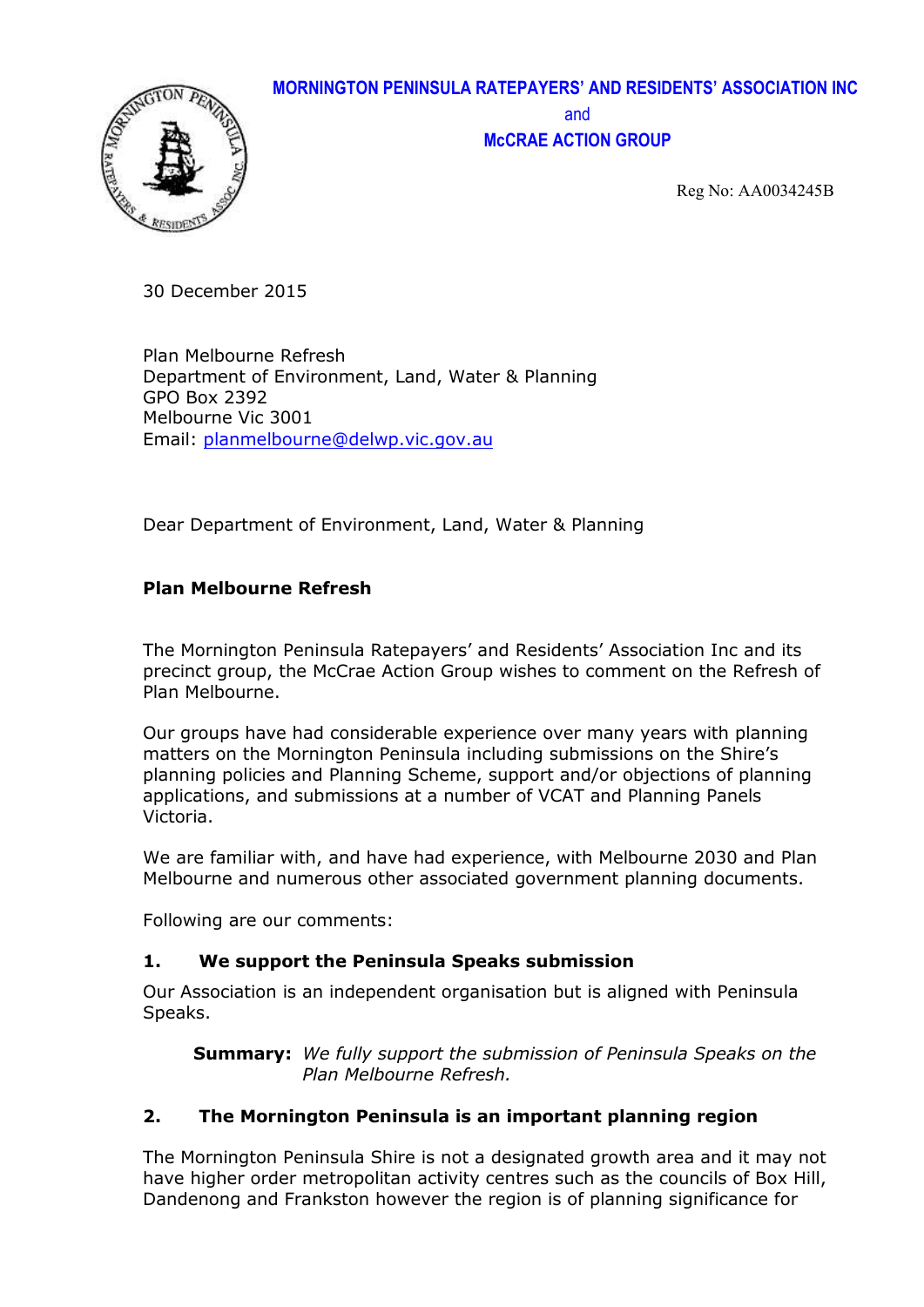Victoria because its diversity and broad physical features which encompasses an extremely wide scope of planning responsibility.

It is also of planning significance because of its: large population size (11th largest in Victoria) and geographical area; revenue (which is within the top six of Victoria's 79 local government areas); varied topography which includes bays, the coast, green wedge, rural and developed lands; a port; agriculture; tourism and holiday recreation; and over 40 distinctively different activity, neighbourhood and local centres.

The Mornington Peninsula Shire consistently has the greatest number of planning applications and permit decisions within the State of Victoria.

**Summary:** *The Mornington Peninsula is entitled to be given a high priority in Victorian planning and Plan Melbourne must address its importance but more importantly clearly indicate its difference from suburban Melbourne.*

#### **3. Our concern with planning**

Our Association is concerned with the inefficiency of the planning industry brought about by the imprecise and verbose nature of planning documents and planning schemes.

For example:

- The existing Plan Melbourne contains over 200 pages and the Mornington Peninsula Planning Scheme has grown from 863 pages in 2007 to 1,130 pages in 2015 which an increase of 31%.
- The tendency for the use of "guidelines" rather than "mandatory" requirements. There are 695 instances of the word guideline in the Mornington Peninsula Planning Scheme.

Nearly all of the planning issues with which we have been involved with over the last decade have been directly related to the interpretation of policy and guidelines in Melbourne 2030 or Plan Melbourne, their associated supporting documents, and the Mornington Peninsula Planning Scheme. A culture appears to exist within the planning industry where planners are reluctant to support mandatory requirements and prefer to issue guidelines.

We suggest that the lost productivity and the additional work created by the interpretation of the guidelines, such as the interpretation of neighbourhood character versus need for growth, greater density and diversity could cost the Victorian community over \$1 billion annually.

This cost includes but is not limited to:

- The additional planners engaged within local government to interpret and assess the guidelines.
- The engagement by developers of "expert advice" to interpret the guidelines.
- If there are resultant objections then this involves the valuable time of developers, council planners and community members.
- Unnecessary deliberation of Councillors.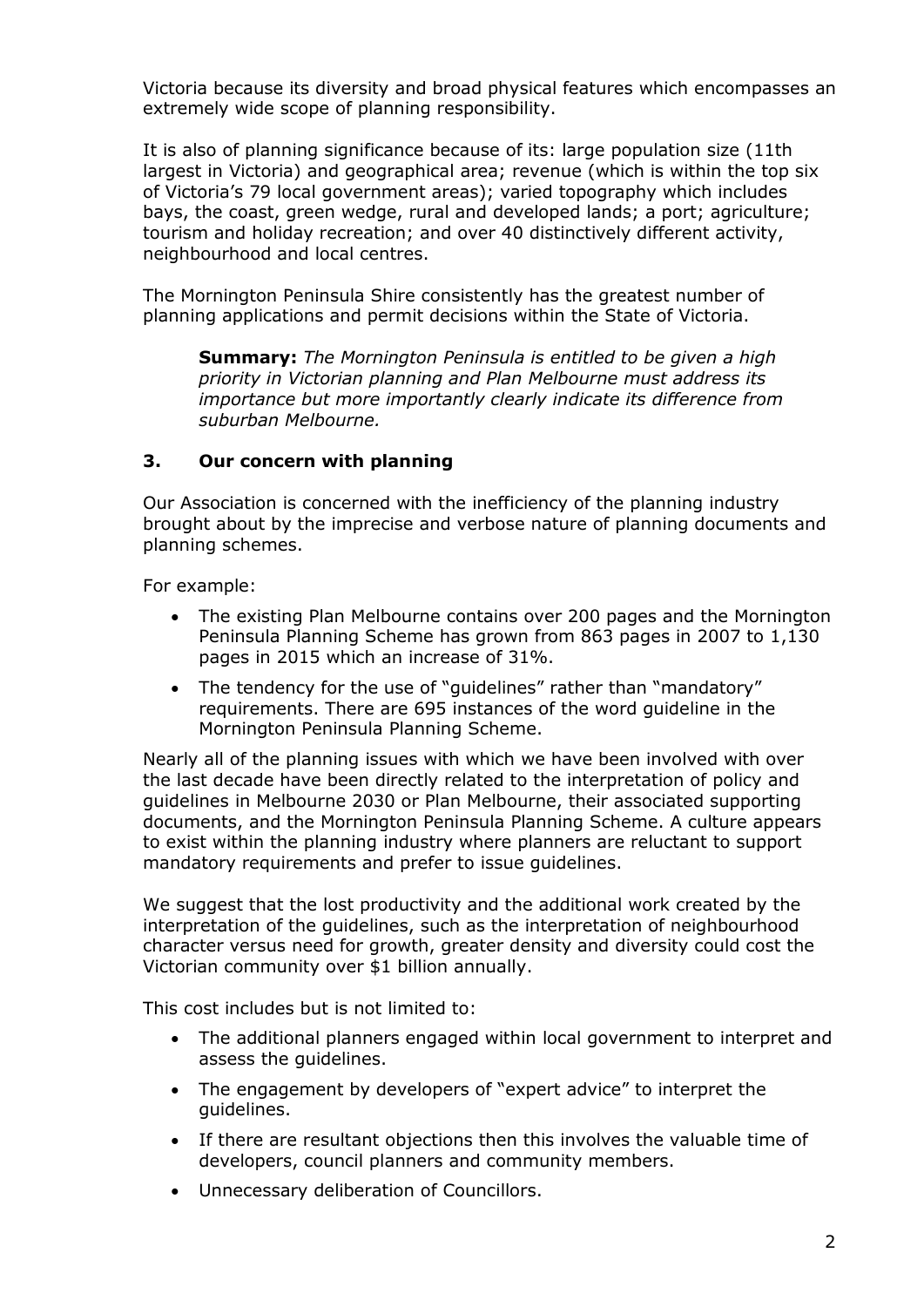- If a decision of the planners is overturned by Council then the developer, apart from the lost time, must re-negotiate and reproduce a new design.
- If there is an appeal to VCAT then there are VCAT, developer and objector's time and costs. A whole industry has built up related to VCAT appeals involving council staff, planners, solicitors, barristers, expert planning witnesses often for all parties involved. Although the number of VCAT listings was reduced in 2013-14 there were still 2,296. (VCAT does not indicate how many are related to interpretation of planning guidelines.)
- We have found that on a number of instances that a development has not proceeded and the land remains undeveloped on the Mornington Peninsula if the developer did not obtain a permit. We suggest that this might not be helped by the disappointment of higher expectations of the developer arising from policy and guidelines of Melbourne 2030/Plan Melbourne and other planning documents.

**Summary: Plan Melbourne is the overarching document which** establishes the policy for Local Government Planning Schemes. Special attention should be paid in the Refresh to creating greater certainty by encouraging mandatory requirements in Planning Schemes.

#### **4. Mandatory Controls**

Initiative 4.2.2 of Plan Melbourne indicates that: "Under Plan Melbourne, local governments, after preparing a local housing strategy and consulting with the community, will be able to prepare and exhibit a planning scheme amendment to introduce mandatory height controls for neighbourhood centres".

In 2011 the Mornington Peninsula Shire Council approved Amendments C121 and C147 which included recommended height limits for the Shire's hierarchy of activity centres. A request for consideration of the Amendments was subsequently forwarded to the Minister. However as far as we can ascertain the Minister (or the Department) did not enact on the request for processing the Amendment.

As a result of height limits not being introduced our Association has to lodge objections to Council against inappropriate developments. When the Council refused the permit the developer has appealed to VCAT and we have had to attend and present at VCAT hearings.

More recently, only last month the Council officers recommended the granting of a permit for a five storey aged care retirement village in Rosebud. This was despite the Council approved Rosebud Activity Centre Structure Plan clearly showing a height limit of 3 storeys with the upper level set back. The Council overturned the officer's recommendation. The developer may now appeal to VCAT and our Association will again will be involved in attending another VCAT hearing.

There are two points we wish to make with this example:

(a) Some council planners are still confused. That is, despite Plan Melbourne and a Council approved direction some planners still cannot accept the concept of mandatory height controls. In this instance the Council's strategic planner did not follow Council's directive and